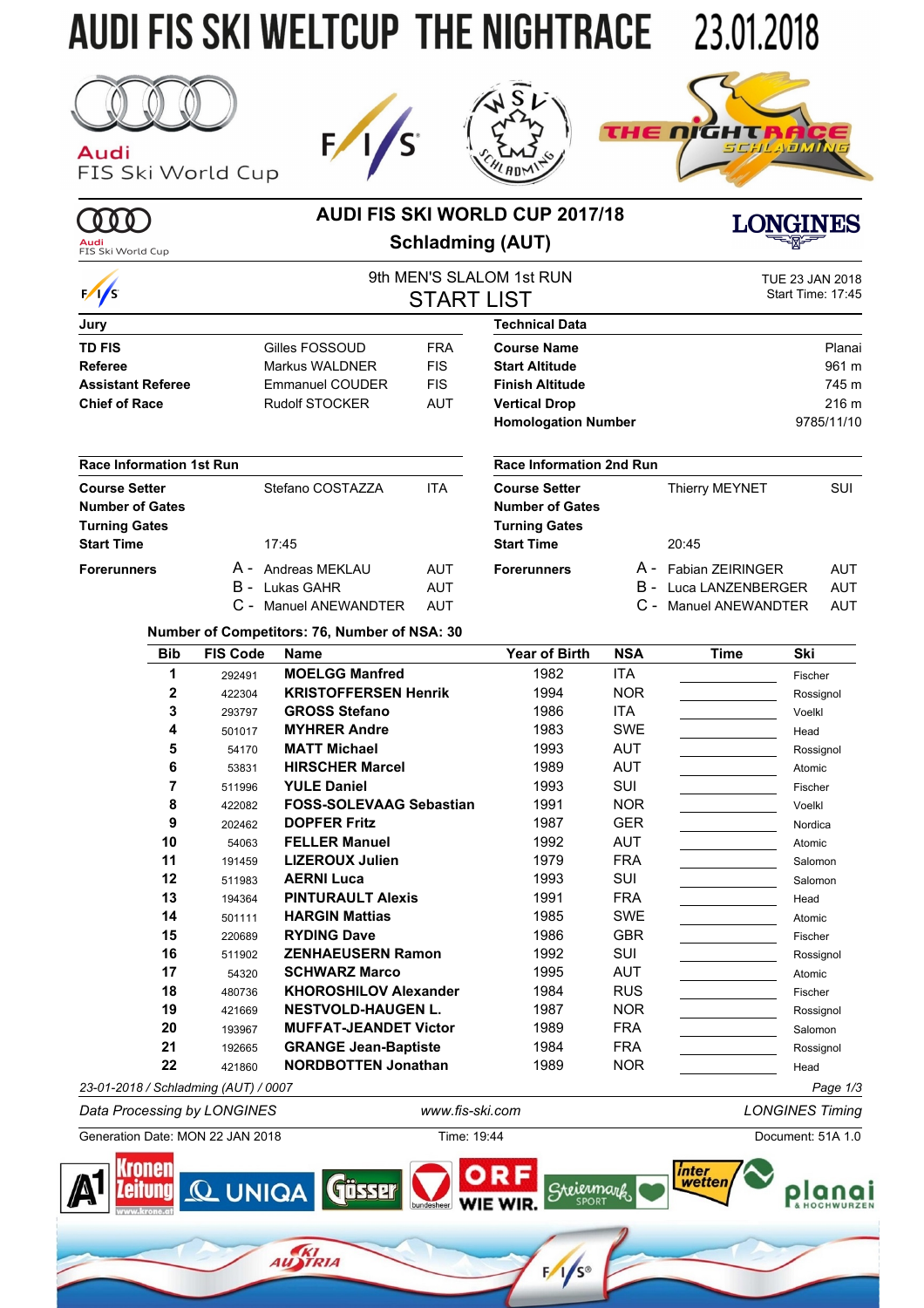

 $\frac{1}{s}$ 

## **AUDI FIS SKI WORLD CUP 2017/18 Schladming (AUT)**



## 9th MEN'S SLALOM 1st RUN<br>
STADT I IST START THE 23 JAN 2018 **START LIST**

| <b>Bib</b> | <b>FIS Code</b> | <b>Name</b>                                  | <b>Year of Birth</b> | <b>NSA</b> | <b>Time</b> | Ski       |
|------------|-----------------|----------------------------------------------|----------------------|------------|-------------|-----------|
| 23         | 53889           | <b>HIRSCHBUEHL Christian</b>                 | 1990                 | <b>AUT</b> |             | Rossignol |
| 24         | 512182          | <b>MEILLARD Loic</b>                         | 1996                 | SUI        |             | Rossignol |
| 25         | 202451          | <b>STRASSER Linus</b>                        | 1992                 | <b>GER</b> |             | Rossignol |
| 26         | 51395           | <b>DIGRUBER Marc</b>                         | 1988                 | <b>AUT</b> |             | Atomic    |
| 27         | 534508          | <b>CHODOUNSKY David</b>                      | 1984                 | <b>USA</b> |             | Nordica   |
| 28         | 103729          | <b>READ Erik</b>                             | 1991                 | CAN        |             | Fischer   |
| 29         | 6190403         | <b>NOEL Clement</b>                          | 1997                 | <b>FRA</b> |             | Dynastar  |
| 30         | 290732          | <b>THALER Patrick</b>                        | 1978                 | ITA        |             | Atomic    |
| 31         | 202520          | <b>HOLZMANN Sebastian</b>                    | 1993                 | <b>GER</b> |             | Rossignol |
| 32         | 511899          | <b>ROCHAT Marc</b>                           | 1992                 | SUI        |             | Atomic    |
| 33         | 202485          | <b>KETTERER David</b>                        | 1993                 | <b>GER</b> |             | Blizzard  |
| 34         | 481327          | <b>TRIKHICHEV Pavel</b>                      | 1992                 | <b>RUS</b> |             | Rossignol |
| 35         | 380334          | <b>VIDOVIC Matej</b>                         | 1993                 | <b>CRO</b> |             | Head      |
| 36         | 934523          | <b>ENGEL Mark</b>                            | 1991                 | <b>USA</b> |             | Atomic    |
| 37         | 103676          | <b>BROWN Phil</b>                            | 1991                 | CAN        |             | Voelkl    |
| 38         | 320266          | <b>JUNG Donghyun</b>                         | 1988                 | <b>KOR</b> |             |           |
| 39         | 103865          | <b>PHILP Trevor</b>                          | 1992                 | CAN        |             | Rossignol |
| 40         | 6291574         | <b>SALA Tommaso</b>                          | 1995                 | ITA        |             | Salomon   |
| 41         | 700830          | <b>ZAMPA Adam</b>                            | 1990                 | <b>SVK</b> |             | Salomon   |
| 42         | 201896          | <b>STEHLE Dominik</b>                        | 1986                 | <b>GER</b> |             | Nordica   |
| 43         | 194262          | <b>BUFFET Robin</b>                          | 1991                 | <b>FRA</b> |             | Salomon   |
| 44         | 6531063         | <b>GINNIS AJ</b>                             | 1994                 | <b>USA</b> |             | Fischer   |
| 45         | 512138          | <b>SIMONET Sandro</b>                        | 1995                 | SUI        |             | Rossignol |
| 46         | 561322          | <b>HADALIN Stefan</b>                        | 1995                 | <b>SLO</b> |             | Rossignol |
| 47         | 502015          | <b>JAKOBSEN Kristoffer</b>                   | 1994                 | <b>SWE</b> |             | Fischer   |
| 48         | 302982          | <b>OHKOSHI Ryunosuke</b>                     | 1988                 | <b>JPN</b> |             | Blizzard  |
| 49         | 6290886         | <b>BACHER Fabian</b>                         | 1993                 | ITA        |             |           |
| 50         | 532138          | <b>KASPER Nolan</b>                          | 1989                 | <b>USA</b> |             | Voelkl    |
| 51         | 92719           | <b>ZLATKOV Kamen</b>                         | 1997                 | <b>BUL</b> |             |           |
| 52         | 201891          | <b>SCHMID Philipp</b>                        | 1986                 | <b>GER</b> |             | Rossignol |
| 53         | 561291          | <b>GROSELJ Zan</b>                           | 1993                 | <b>SLO</b> |             | Nordica   |
| 54         | 6291631         | <b>LIBERATORE Federico</b>                   | 1995                 | ITA        |             | Voelkl    |
| 55         | 180718          | <b>HENTTINEN Jens</b>                        | 1993                 | <b>FIN</b> |             |           |
| 56         | 150644          | <b>KRYZL Krystof</b>                         | 1986                 | <b>CZE</b> |             | Fischer   |
| 57         | 934566          | <b>ROBERTS Hig</b>                           | 1991                 | <b>USA</b> |             | Rossignol |
| 58         | 491879          | <b>SALARICH Joaquim</b>                      | 1994                 | <b>ESP</b> |             | Rossignol |
| 59         | 380363          | <b>KOLEGA Elias</b>                          | 1996                 | CRO        |             | Fischer   |
| 60         | 54348           | <b>PERTL Adrian</b>                          | 1996                 | <b>AUT</b> |             |           |
| 61         | 380290          | <b>SAMSAL Dalibor</b>                        | 1985                 | <b>HUN</b> |             |           |
| 62         | 400235          | <b>WINKELHORST Steffan</b>                   | 1992                 | <b>NED</b> |             |           |
| 63         |                 | <b>RUELAND Simon</b>                         | 1997                 | <b>AUT</b> |             |           |
| 64         | 54447           | <b>RAZZOLI Giuliano</b>                      | 1984                 | ITA        |             | Rossignol |
|            | 293098          |                                              | 1993                 |            |             | Fischer   |
| 65         | 194664          | <b>RIZZO Maxime</b><br><b>PFIFFNER Marco</b> |                      | <b>FRA</b> |             | Fischer   |
| 66         | 350095          |                                              | 1994                 | LIE.       |             | Fischer   |
| 67         | 150743          | <b>BERNDT Ondrej</b>                         | 1988                 | CZE        |             | Atomic    |
| 68         | 54346           | <b>HACKER Pirmin</b>                         | 1996                 | <b>AUT</b> |             |           |
| 69         | 700868          | <b>FALAT Matej</b>                           | 1993                 | <b>SVK</b> |             | Croc Ski  |
| 70         | 550054          | <b>ZVEJNIEKS Kristaps</b>                    | 1992                 | LAT        |             | Fischer   |

*Data Processing by LONGINES www.fis-ski.com LONGINES Timing* Generation Date: MON 22 JAN 2018 Time: 19:44 Document: 51A 1.0

AU STRIA



 $F/\sqrt{s}$